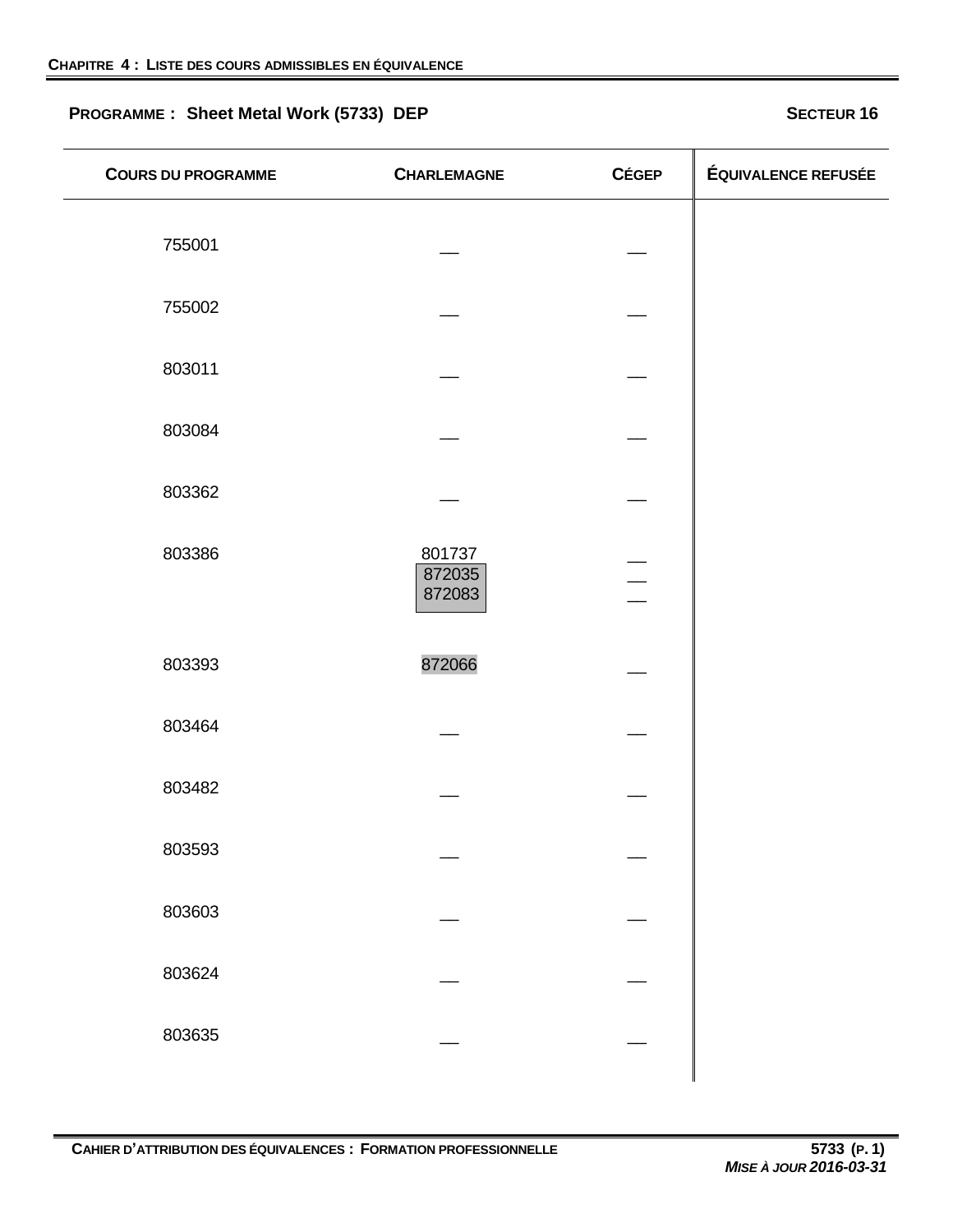# **PROGRAMME :** Sheet Metal Work (5733) DEP<br>**SECTEUR 16**

| <b>COURS DU PROGRAMME</b> | <b>CHARLEMAGNE</b>                   | <b>CÉGEP</b> | ÉQUIVALENCE REFUSÉE |
|---------------------------|--------------------------------------|--------------|---------------------|
| 803642                    |                                      |              |                     |
| 803645                    | 801927                               |              |                     |
| 803656                    |                                      |              |                     |
| 803664                    | 843433<br>843445                     |              |                     |
| 803674                    |                                      |              |                     |
| 803688                    | 801807<br>801825<br>801834<br>801868 |              |                     |
| 803692                    |                                      |              |                     |
| 803705                    |                                      |              |                     |
| 803715                    |                                      |              |                     |
| 803722                    |                                      |              |                     |
| 803732                    |                                      |              |                     |
| 803744                    |                                      |              |                     |
| 803754                    |                                      |              |                     |
|                           |                                      |              |                     |